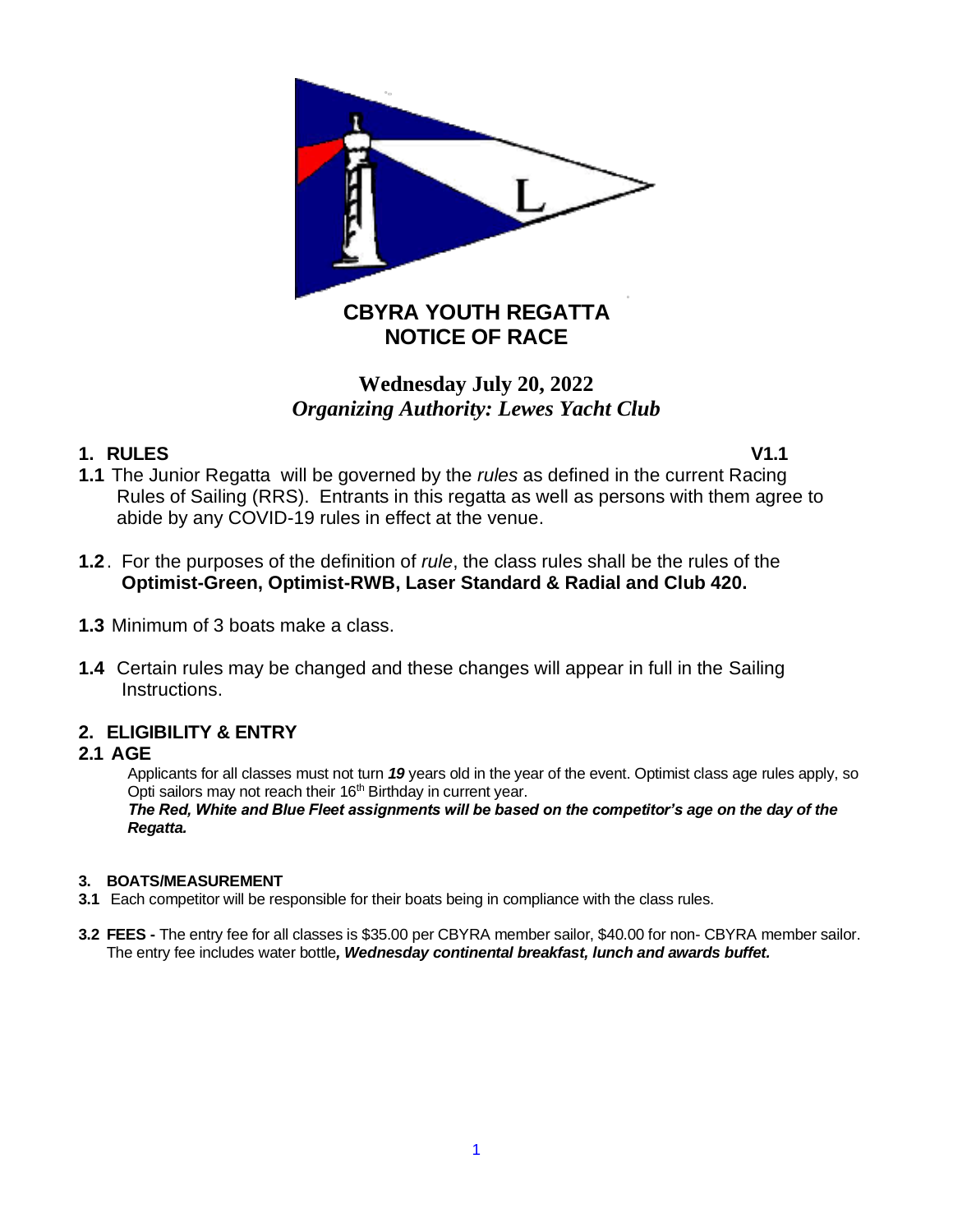#### **4. SCHEDULE OF EVENTS**

**Tuesday July 19:** 1000 - 1800 Early Check-in for Sailors

### **Wednesday July 20:**

 0800 - 0930 Breakfast 0800 - 1000 Registration & check-in, competitor briefing 1015: Skippers & Coaches Meeting 1100: First signal – Additional Races to Follow, lunch on water 1500: Last warning, Awards/Dinner Buffet to follow racing 1700: Dinner Buffet, followed by Awards Ceremony

- **5. ADVANCE REGISTRATION -** Competitors shall register in advance by registering online at [https://www.regattanetwork.com/clubmgmt/applet\\_registration\\_form.php?regatta\\_id=12746](https://www.regattanetwork.com/clubmgmt/applet_registration_form.php?regatta_id=12746)
- **6.** Registration closes at 1000 on day of regatta.
- **7. SAILING INSTRUCTIONS -** The Sailing Instructions (SIs) will be available at registration.
- **8. SCORING -** A maximum of *FIVE* races are scheduled, of which *ONE* shall be completed to constitute a series. If *FOUR* or more races are sailed, a boat's worst score shall be discarded.
- **10. COACHES AND COACH REGISTRATION -** Coaches are integral to the success of this event and will be included for all meals served for a fee of \$25. Coaches are encouraged to bring support boats and will be expected to work with the organizers to foster a learning environment and provide a safe experience. PFD's are required to be worn by all coaches. Coaches are asked to register by 1000 on July 20 at the LYC.
- **11. SAFETY -** A US Coast Guard approved personal flotation device shall be worn, properly fastened, at all times while launching and when sailing. Failure to comply with this rule may result in disqualification. A boat retiring from a race shall notify a Race Committee vessel before leaving the course, or when that is impossible, to *LYC Shore Person* immediately after arrival ashore.
- **12. MEDIA RIGHTS -** By participating in this regatta, a competitor (or parent/guardian if under age 18) grants to LYC the right in perpetuity to make, use and show, from time to time at their discretion, any photographs, motion pictures and live, taped or filmed television and other reproductions of him or her during the period of the competition without compensation.

### **13. DISCIPLINE**

a. Per US Sailing Regulation 5.03 no contestant shall use, either on or off the water, during any US Sailing sanctioned event: marijuana or any other controlled substance (as defined in 21 U.S. Code 802) the possession of which is unlawful under 21 U.S. Code 841, or alcoholic beverages (distilled spirits, wine and beer, each as defined in chapter 51 of the U.S: IRC Code and intended for beverage use). This regulation is in effect from date and time of arrival through date and time of departure from the locale. The penalty shall be that the contestant after a proper